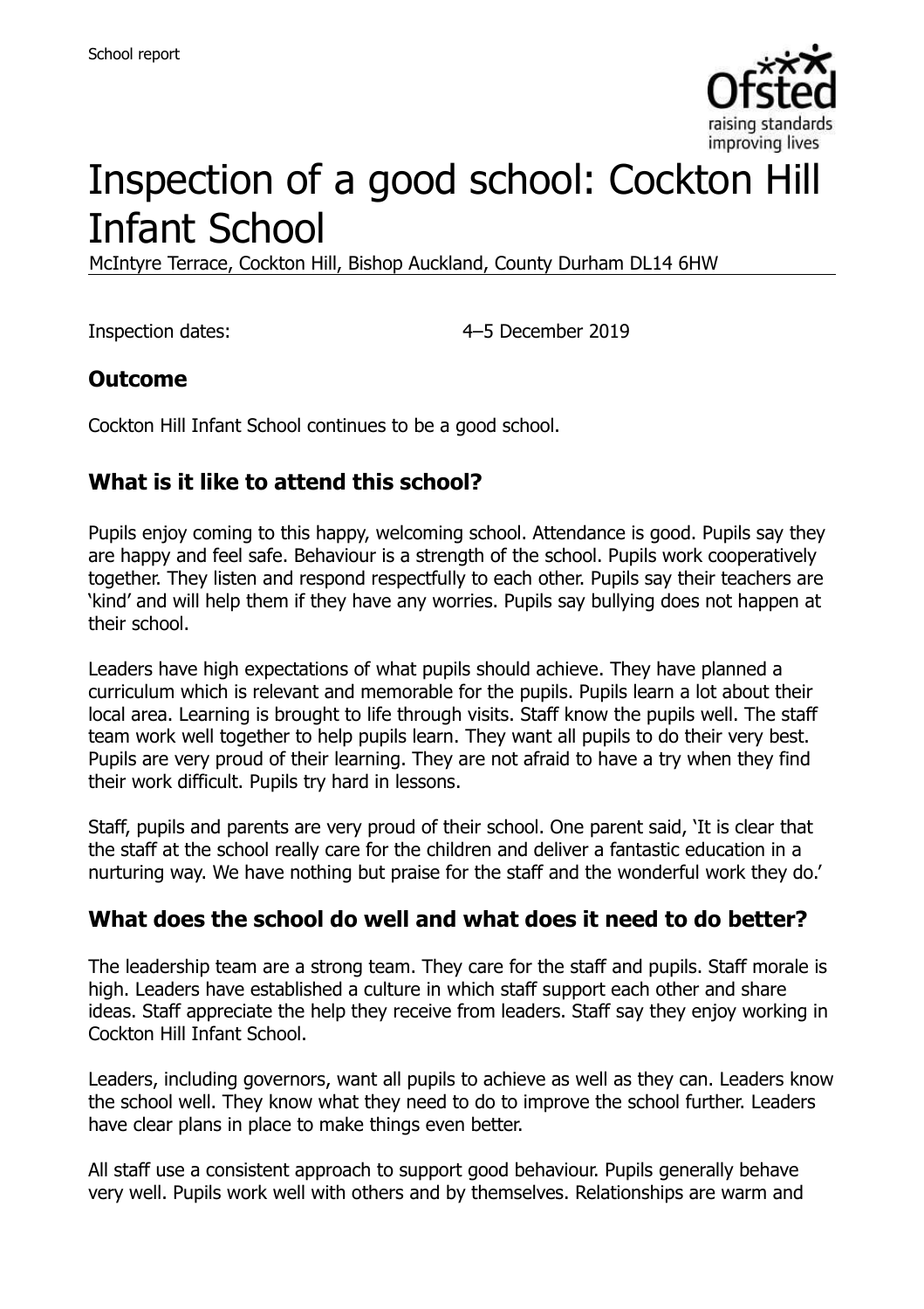

supportive.

Leaders have raised the profile of reading. Staff are keen to promote a love of books. The headteacher has bought new reading books which the pupils like. Staff make sure there are a wide range of books available in classrooms and central areas. Pupils enjoy listening to the stories their teachers read. Pupils talk enthusiastically about stories they have listened to.

Phonics teaching is effective for most pupils. Teachers think carefully about the order of the sounds they teach. Teachers explain the links between sounds and letters clearly. Staff pronounce sounds correctly. Teachers know which pupils find reading difficult. They give these pupils extra help. Sometimes, staff do not give enough time for these pupils to blend the words themselves. At times, they provide too much support and blend the sounds for the pupils.

Most pupils are keen to read, but a small number of pupils find reading hard. Leaders know that sometimes books are not well matched to the pupils' needs. At times, reading books contain sounds that pupils do not know. Some struggling readers become too reliant on adults for help.

The mathematics curriculum is well organised. Pupils enjoy their mathematics lessons. Teachers give pupils many chances to practise facts, like number bonds to ten. Pupils have lots of opportunity to solve problems. Pupils enjoy working together, talking about their learning and explaining their thinking.

The school's wider curriculum is thoroughly planned. Teaching is well sequenced to develop pupils' knowledge. Staff have thought carefully about the topics they want pupils to learn. Leaders regularly check that pupils are remembering the important knowledge across subjects.

There are many opportunities for pupils to contribute to the community. This encourages pupils to understand the needs of others. Pupils enjoy rehearsing songs in preparation for their visit to a local hospital. Pupils told me, 'Our smiling faces and wonderful voices will cheer the patients up!'

Pupils with special educational needs and/or disabilities (SEND) receive good support. Each pupil has a precise support plan. Teachers know what help pupils need. Support from adults and practical equipment are often used to make learning easier.

The early years curriculum is effective. It is carefully planned and sequenced. Staff plan activities to help develop language and communication skills. Children enjoy joining in with rhymes and familiar stories. The indoor and outdoor areas are very well resourced. Staff have many great ideas which excite the children and make their learning fun. Children are very happy. They are confident and independent learners.

## **Safeguarding**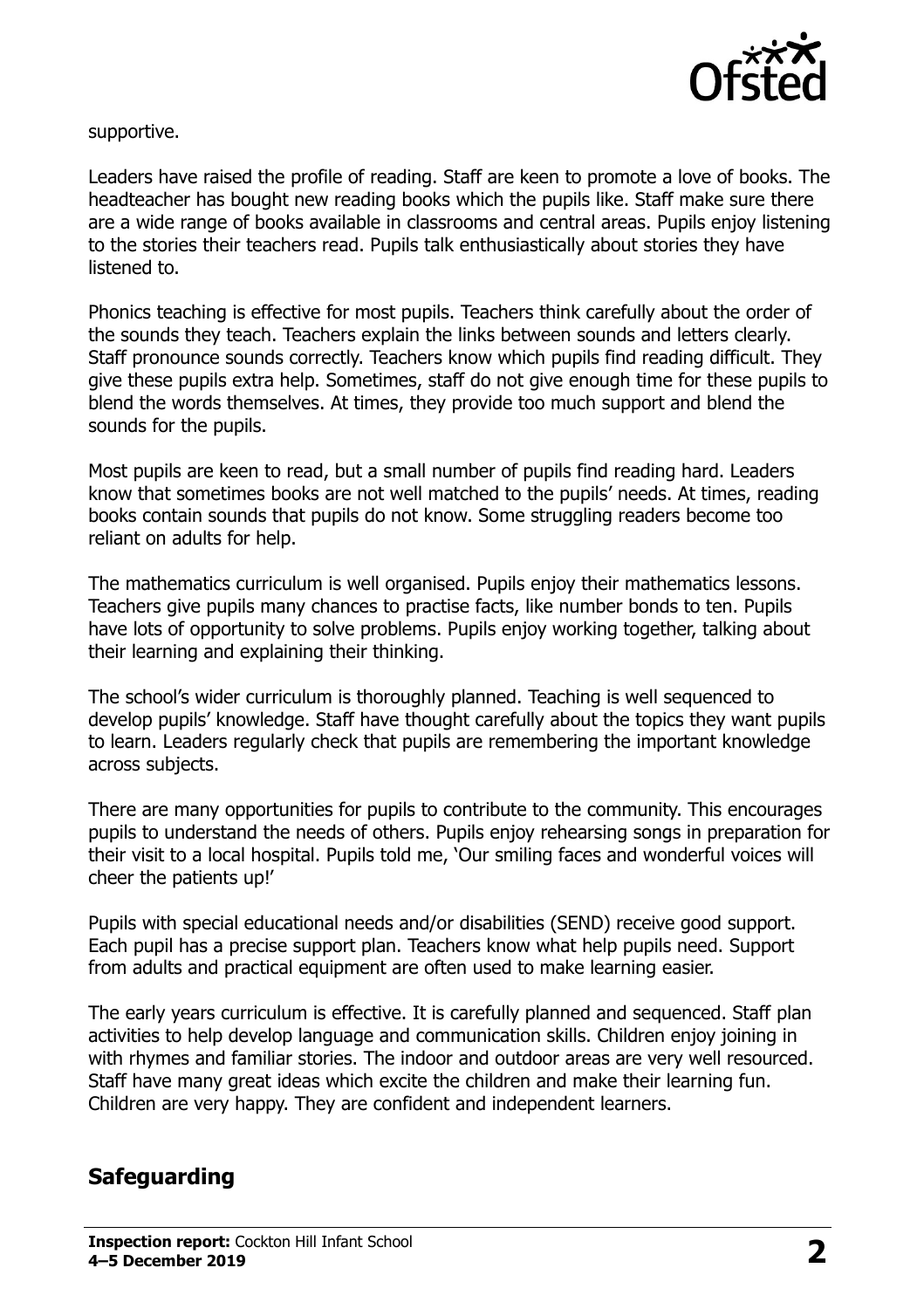

The arrangements for safeguarding are effective.

There is a strong safeguarding culture within the school. All staff are up to date with the most recent child protection guidance. Staff get regular safeguarding training. This helps staff to identify the signals that may show a pupil is at risk. Staff know families well. Leaders provide families with effective support. Leaders work closely with other agencies.

Systems for recording information are not robust. Leaders have recently introduced an electronic system to record concerns and/or referrals. Some actions were not recorded onto this new system. The detail in records are not always precise. Leaders recognise that further training is necessary to help staff record information accurately. The headteacher is arranging training for all staff members.

## **What does the school need to do to improve?**

## **(Information for the school and appropriate authority)**

- Some of the books that pupils read are too challenging. This can make reading difficult, particularly for some of the less able pupils. Leaders and staff need to ensure that the words in the reading books match the sounds that the pupils know more closely.
- At times, staff give too little time for pupils to blend sounds themselves. Some pupils become over reliant on the adult and do not attempt to articulate the sounds. Staff need additional phonics training, so they are able to provide high-quality support to all pupils.
- The recently introduced electronic recording system is not fully embedded. Recordkeeping is not yet reflecting actions taken by the school. Leaders must ensure that all records are meticulously completed. Staff need further training on how to complete records of incidents in the new system.

## **Background**

When we have judged a school to be good we will then normally go into the school about once every four years to confirm that the school remains good. This is called a section 8 inspection of a good school or non-exempt outstanding school. We do not give graded judgements on a section 8 inspection. However, if we find some evidence that the school could now be better than good or that standards may be declining, then the next inspection will be a section 5 inspection. Usually this is within one to two years of the date of the section 8 inspection. If we have serious concerns about safeguarding, behaviour or the quality of education, we will convert the section 8 inspection to a section 5 inspection immediately.

This is the first section 8 inspection since we judged Cockton Hill Infant School to be good on 10–11 May 2016.

### **How can I feed back my views?**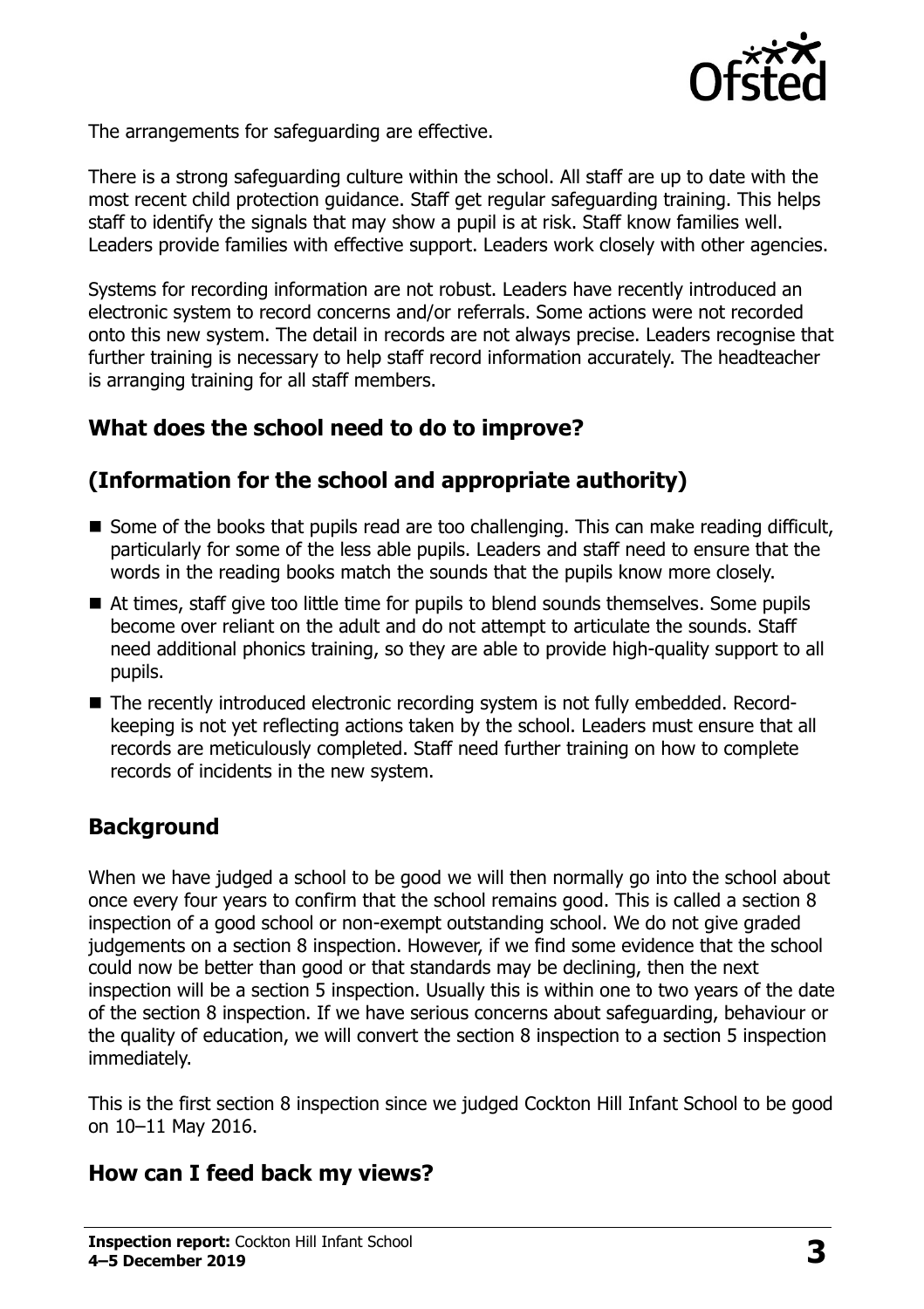

You can use [Ofsted Parent View](https://parentview.ofsted.gov.uk/) to give Ofsted your opinion on your child's school, or to find out what other parents and carers think. We use Ofsted Parent View information when deciding which schools to inspect, when to inspect them and as part of their inspection.

The Department for Education has further [guidance](http://www.gov.uk/complain-about-school) on how to complain about a school.

If you are not happy with the inspection or the report, you can [complain to Ofsted.](https://www.gov.uk/complain-ofsted-report)

## **Further information**

You can search for [published performance information](http://www.compare-school-performance.service.gov.uk/) about the school.

In the report, '[disadvantaged pupils](http://www.gov.uk/guidance/pupil-premium-information-for-schools-and-alternative-provision-settings)' refers to those pupils who attract government pupil premium funding: pupils claiming free school meals at any point in the last six years and pupils in care or who left care through adoption or another formal route.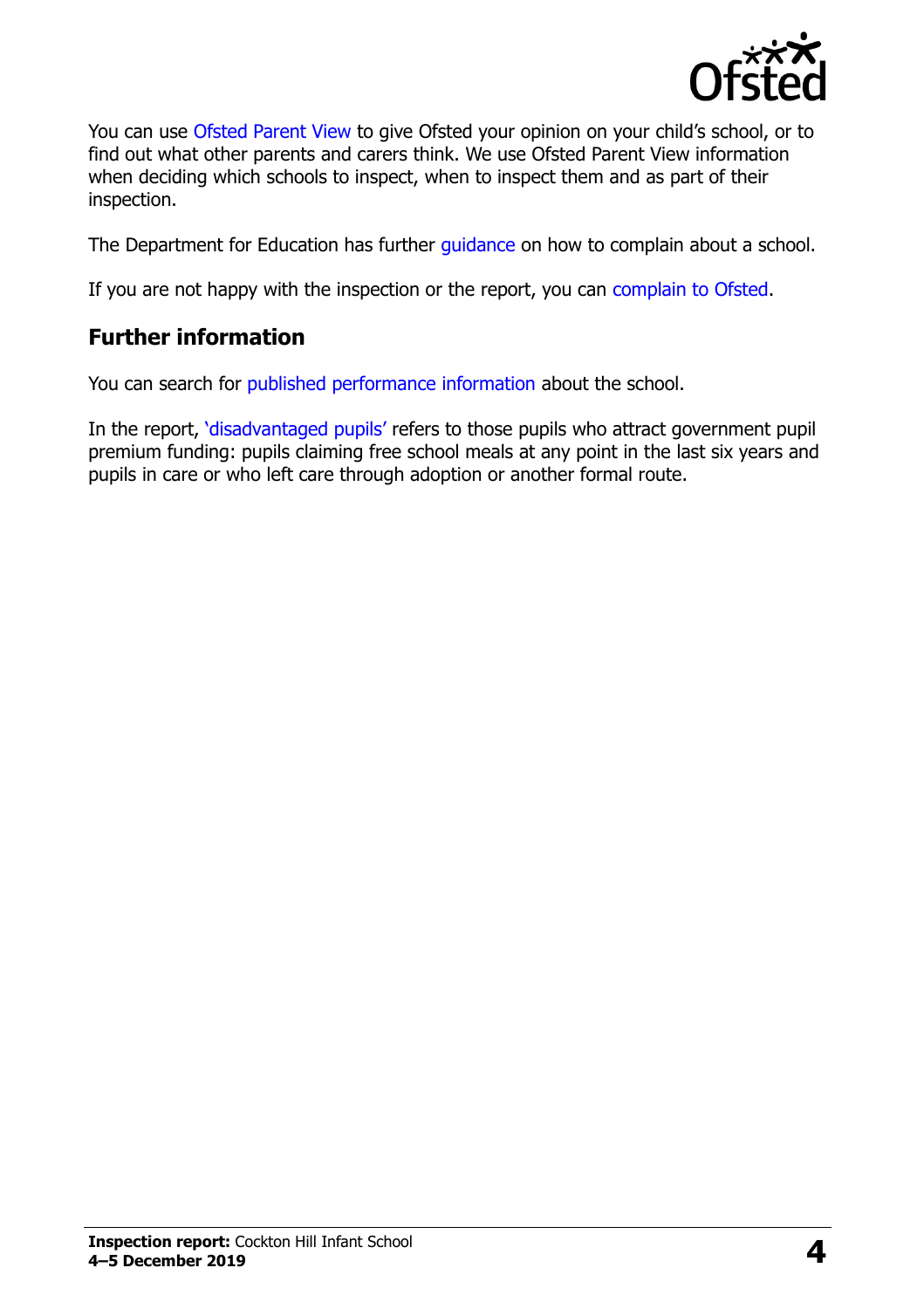

## **School details**

| Unique reference number             | 114111                            |
|-------------------------------------|-----------------------------------|
| <b>Local authority</b>              | Durham                            |
| <b>Inspection number</b>            | 10110842                          |
| <b>Type of school</b>               | Infant                            |
| <b>School category</b>              | Maintained                        |
| Age range of pupils                 | $2$ to $7$                        |
| <b>Gender of pupils</b>             | Mixed                             |
| Number of pupils on the school roll | 143                               |
| <b>Appropriate authority</b>        | The governing body                |
| <b>Chair of governing body</b>      | Judith Bainbridge                 |
| <b>Headteacher</b>                  | Anne Graham                       |
| Website                             | www.cocktonhill-inf.durham.sch.uk |
| Date of previous inspection         | 10-11 May 2016                    |

## **Information about this school**

- The school has a nursery which caters for 2- to 4-year-olds.
- The school provides a breakfast club.

### **Information about this inspection**

- I met with the headteacher, deputy headteacher and assistant headteacher, special educational needs coordinator (SENCo) and curriculum leaders. I also held meetings with a representative from the local authority and four governors.
- I focused on reading, mathematics and history during this inspection. I visited lessons with senior leaders and talked to some of the staff from the lessons. I met with senior and curriculum leaders to look at pupils' work. I spoke with pupils, both formally and informally, about their work and school life.
- I examined the processes for safeguarding. I checked documents relating to safeguarding on the school's online recording system. I looked at safeguarding policies and procedures. I talked to governors and staff about how they keep pupils safe. I also spoke to many pupils.
- $\blacksquare$  I met with staff to discuss the training they have received, how leaders support them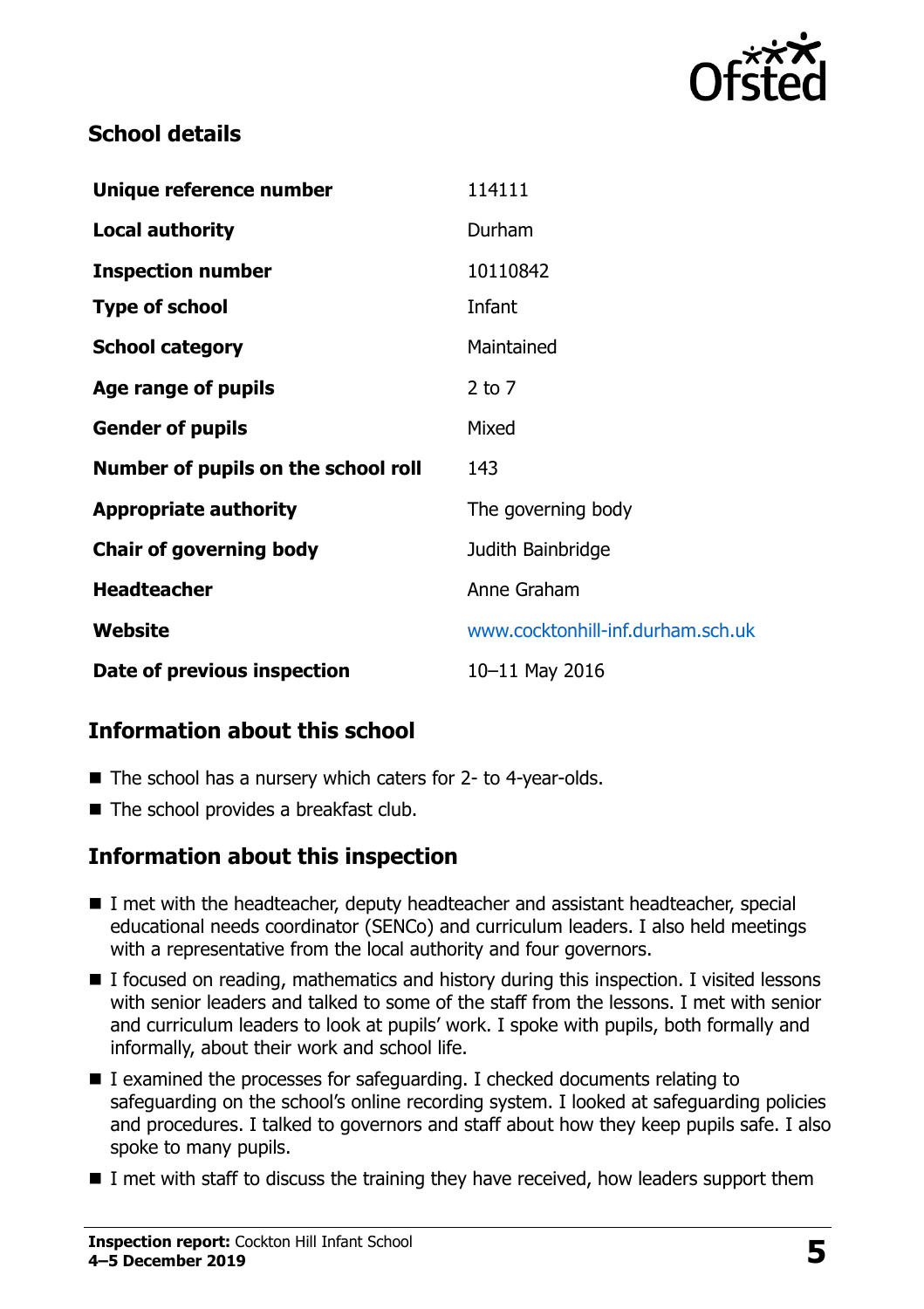

and how workload is managed.

■ I took account of 35 responses to Ofsted Parent View, the online questionnaire, including free-text commentaries.

#### **Inspection team**

Alison Stephenson, lead inspector **Ofsted Inspector**